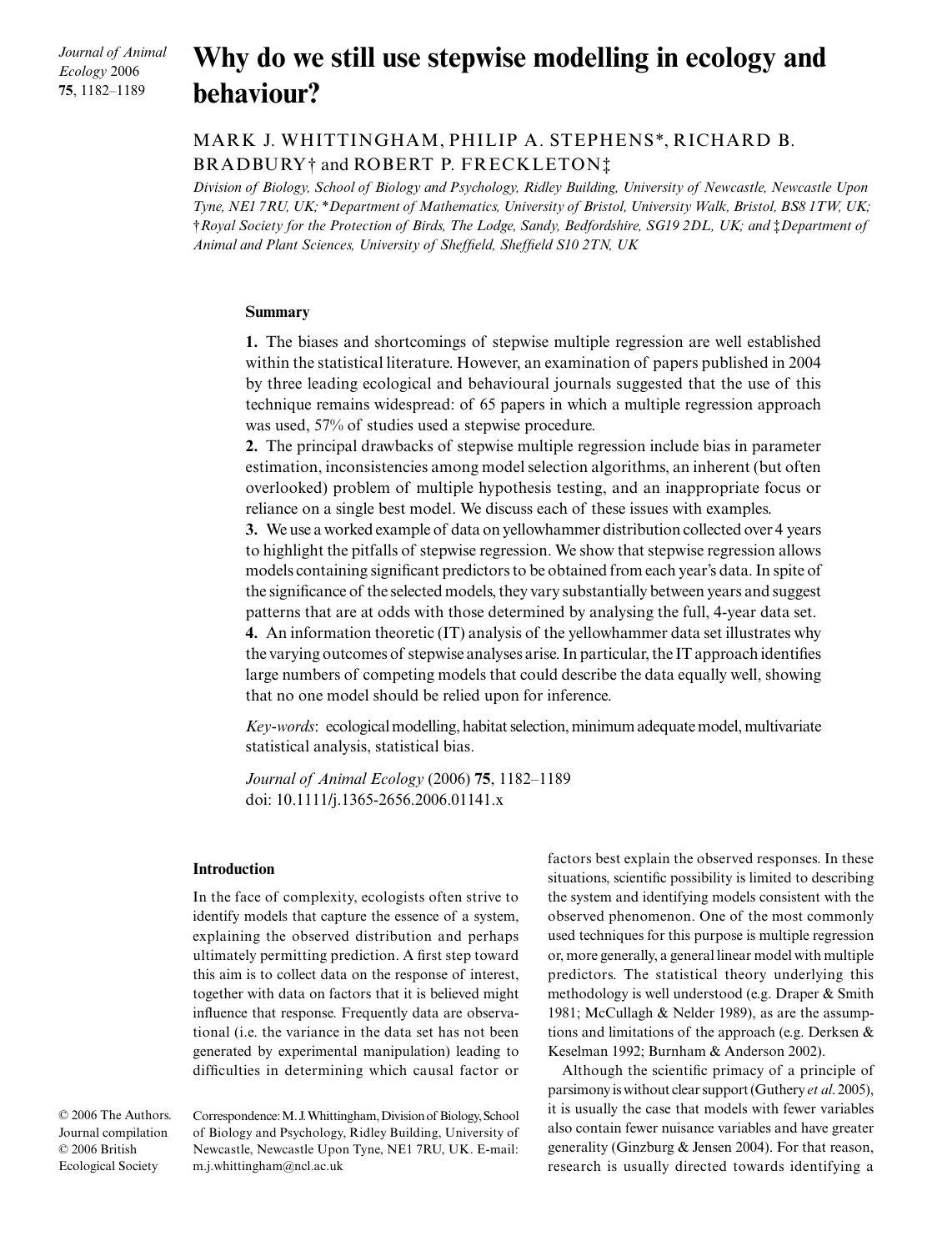**1183** *Stepwise modelling in ecology and behaviour*

relatively parsimonious model that is in general agreement with observed data. A suite of model simplification techniques has been developed, and the notion of a minimum adequate model (MAM) has become commonplace in ecology. A MAM is defined as the model that contains the minimum number of predictors that satisfy some criterion, for example, the model that only contains predictors that are significant at some prespecified probability level. Finding such a model is not straightforward, and most statistical packages offer algorithms for model selection in multiple regression. These include algorithms that operate by successive addition or removal of significant or nonsignificant terms (forward selection and backward elimination, respectively), and those that operate by forwards selection but also check the previous term to see if it can now be eliminated (stepwise regression). Collectively, these algorithms are usually referred to as stepwise multiple regression.

In spite of wide recognition of the limitations of stepwise multiple regression (Hurvich & Tsai 1990; Steyerberg *et al*. 1999; Grafen & Hails 2002; Wintle *et al*. 2003; Johnson *et al*. 2004; Stephens *et al*. 2005), use of the technique in ecology remains widespread (see further below for a review of applications in major journals). In particular, three problems with the approach are frequently overlooked in ecological analyses, all of which may lead to erroneous conclusions and, potentially, misdirected research. These include bias in parameter estimation, inconsistencies among model selection algorithms, and an inappropriate focus or reliance on a single best model, where data are often inadequate to justify such confidence.

In this paper, we give a brief review of the major problems with stepwise multiple regression and we analyse how frequently the technique is used in leading ecological and behavioural journals. We present an example of how focusing on a single model may lead to difficulties of interpretation. Finally, we discuss the problems of analysing and modelling data from complex multivariable ecological data sets.

#### **Problems with multiple regression**

#### BIAS IN PARAMETER ESTIMATION

Stepwise multiple regression requires that model selection (i.e. deciding which regression variables should be included in the final MAM) is conducted through parameter inference (i.e. testing whether parameters are significantly different from zero) (Chatfield 1995), which can lead to biases in parameters, over-fitting and incorrect significance tests. To see this, consider a simple example, using a single parameter. Consider the linear model that models an observation  $y_i$  as a function of parameters α and β, predictor value *xi* and some error ε:

© 2006 The Authors. Journal compilation © 2006 British Ecological Society, *Journal of Animal Ecology*, **75**, 1182–1189

$$
y_i = \alpha + \beta_{xi} + \varepsilon_i \qquad \text{eqn 1}
$$

 $B = 0.5$ 

**Fig. 1.** Model selection bias in a simple simulation. Data were generated according to the model  $y = 1 + 0.5x + e$ , where *e* was an error term with zero mean and standard deviation = 1. Data sets of sample size  $n = 10$  were drawn, and a linear model fitted. (a) The distribution of estimates of the slope parameter. The slope parameter was tested against a slope of zero, and the linear model (main text, eqn 1) rejected in favour of the simpler model (main text, eqn 2) if the test was nonsignificant (i.e. a slope of zero was accepted for  $P < 0.05$ ). (b) The resultant sampling distribution based on this model selection method.

which is fitted to data vector *y* and predictor vector *x*. A stepwise approach may be used to decide whether the model in eqn 1 is preferable to the simpler model:

$$
y_i = \alpha + \varepsilon_i \qquad \text{eqn 2}
$$

One simple way to do this is to compute the estimate of β (termed *b*) and then determine whether *b* is significantly different from zero.

Figure 1 shows a simple simulation example that illustrates the logical problem in using the test on *b* to determine which of models (1) and (2) are preferable (see Fig. 1. legend for details). For the simulated data, Fig. 1(a) shows the sampling distribution of *b*, a *t*-distribution. The distribution in Fig. 1(a) corresponds to the distribution of *b* when model (1) only is fitted to the data, and no attempt is made at distinguishing between  $(1)$  and  $(2)$ .

Figure 1(b) shows the corresponding sampling distribution when model selection based on the significance of *b* is employed. Accepting model (2) over model (1) is equivalent to accepting a value of  $b = 0$  as an estimate of  $β$  in model (1). Thus, in Fig. 1(b), the distribution of estimates of βhas a peak at zero, as most estimates in Fig. 1(a) are nonsignificant (i.e.  $P > 0.05$ ). In the right tail an estimate is significant only when it exceeds a critical value. What is clear from Fig. 1(b) is that the sampling distribution that results from model selection is highly unrepresentative of the expected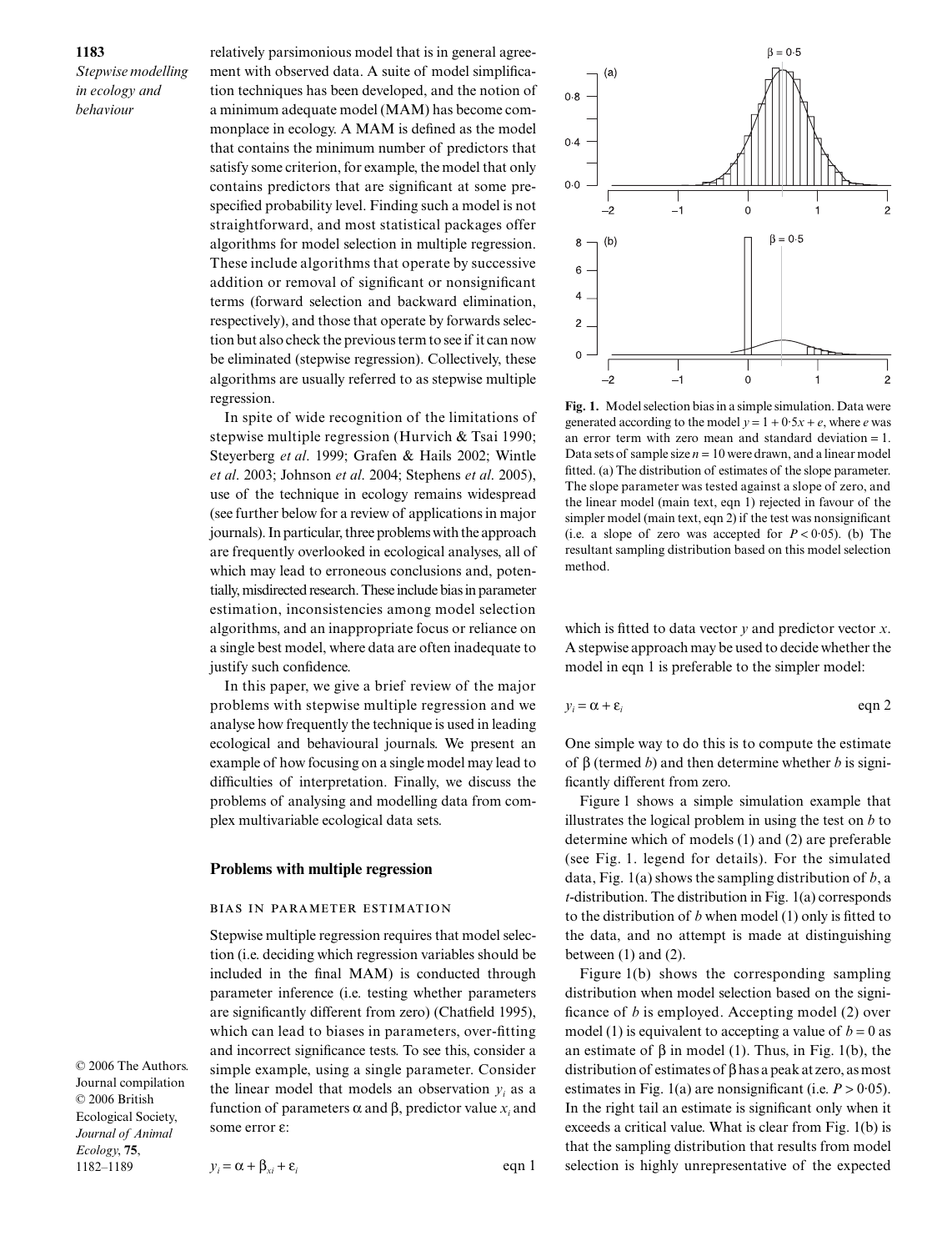distribution of *b* in Fig. 1(a). Importantly, any individual estimate *b* in this example is biased: either a value of zero is accepted if the significance test on *b* is nonsignificant, underestimating β, or values greatly in excess of the true value are accepted if the test on *b* is significant.

This phenomenon is termed model selection bias and will arise in any method of model selection based on the inclusion/exclusion of individual predictors without reference to the suite of other possible models (Chatfield 1995; Burnham & Anderson 1998, 2002). In contrast, in Fig. 1(a) no individual estimate is biased one way or the other relative to the true value. This bias is important if the model is to be used predictively, and also has implications for other analyses based on the model.

## STEPWISE ALGORITHMS, CONSISTENCY AND **INTERPRETATION**

A second problem with stepwise multiple regression is more widely recognized and yet appears not to have deterred many ecologists from using the technique. The problem is that the algorithm used (forward selection, backward elimination or stepwise), the order of parameter entry (or deletion), and the number of candidate parameters, can all affect the selected model (e.g. Derksen & Keselman 1992). This problem is particularly acute where the predictors are correlated (e.g. see Grafen & Hails 2002 for an example). In addition, the number of candidate parameters has a positive effect on the number of nuisance (or noise) variables that are represented in the selected MAM (Derksen & Keselman 1992). Interpreting the quality of the selected model can also be difficult. In particular, it is easy to overlook the fact that a single stepwise regression does not represent one hypothesis test but, rather, involves a large number of tests. This inevitably inflates the probability of Type I errors (false positive results) (Wilkinson 1979). Similarly, searching for a model on the basis of the data inflates the  $R^2$  value (Cohen & Cohen 1983), overestimating the fit that would be achieved by the same model were more data available. Finally, owing to the selection of variables to include on the basis of the observed data, the distribution of the *F*-statistic is also affected, invalidating tests of the overall statistical significance of the final model (Pope & Webster 1972).

#### 'BEST' MODELS AND INFERENCE

A final source of concern with stepwise regression procedures is their aim of identifying a single 'best' MAM as the sole product of analysis. This can suggest a level of confidence in the final model that is not justified by the data, focusing all further analysis and reporting on that single model. Although one model may be selected, other models may have a similarly good fit and it is highly likely that there will be uncertainty surrounding estimates of parameters and even which parameters should be included. Basing inference or conclusions on a single model may be misleading therefore because a rather different model may fit the data nearly as well. The selection of a single MAM does not allow such uncertainty to be expressed. We discuss this problem further below.

#### **Current use of stepwise regression**

Recognition of all of the problems outlined above is not widespread among ecologists. Recent publications have drawn attention to the problems of bias arising from variable selection on the basis of statistical significance (e.g. Anderson, Burnham & Thompson 2000; Burnham & Anderson 2002) and, as a result, alternative model selection protocols are increasingly used. In particular, use of information theoretic (IT) model selection based on Akaike's Information Criterion (AIC, see further below) has increased substantially over recent years (Johnson & Omland 2004; Rushton, Ormerod & Kerby 2004; Guthery *et al*. 2005). In spite of this, two of the central messages of Burnham and Anderson (e.g. Burnham & Anderson 2002) have been widely overlooked. These are that models representing different hypotheses should be compared in their entirety, rather than through automated selection procedures, and that further analysis should not be based on a single best model, but should explicitly acknowledge uncertainty among models that are similarly consistent with the data. That these points have been overlooked means that even where authors have used IT model selection, they have often retained the use of stepwise procedures, and based inference on a single best model. Some authors have attempted to overcome some of the limitations of stepwise procedures by checking for consistency between stepwise algorithms (e.g. Post 2005), but this approach is seldom explicit.

In order to assess the prevalence of different stepwise approaches in current literature, MJW reviewed 508 papers published in 2004 in three leading journals: *Journal of Applied Ecology*, *Animal Behaviour* and *Ecology Letters*. In all cases in which a multiple regression approach (excluding ordination techniques) was used, the analytical approach was identified as stepwise or other. Among papers employing stepwise techniques, studies were further subdivided into those that used least squares approaches and those that used IT techniques. Multipredictor regression analyses that did not use stepwise techniques were divided among those that based inference on a global model (i.e. inferences were drawn with all predictors present), and those that used other techniques (typically IT-AIC) to determine a set of well-supported models for inference.

Results of this analysis are presented in Table 1. Overall, 65 papers used a multiple regression approach, of which 57% used a stepwise procedure; however, there was no statistically significant difference between the proportion of studies using stepwise regression across the three journals ( $\chi^2 = 0.145$ ,  $P = 0.98$ ). Of the studies that used stepwise procedures, six of 37 (16%)

© 2006 The Authors. Journal compilation © 2006 British Ecological Society, *Journal of Animal Ecology*, **75**, 1182–1189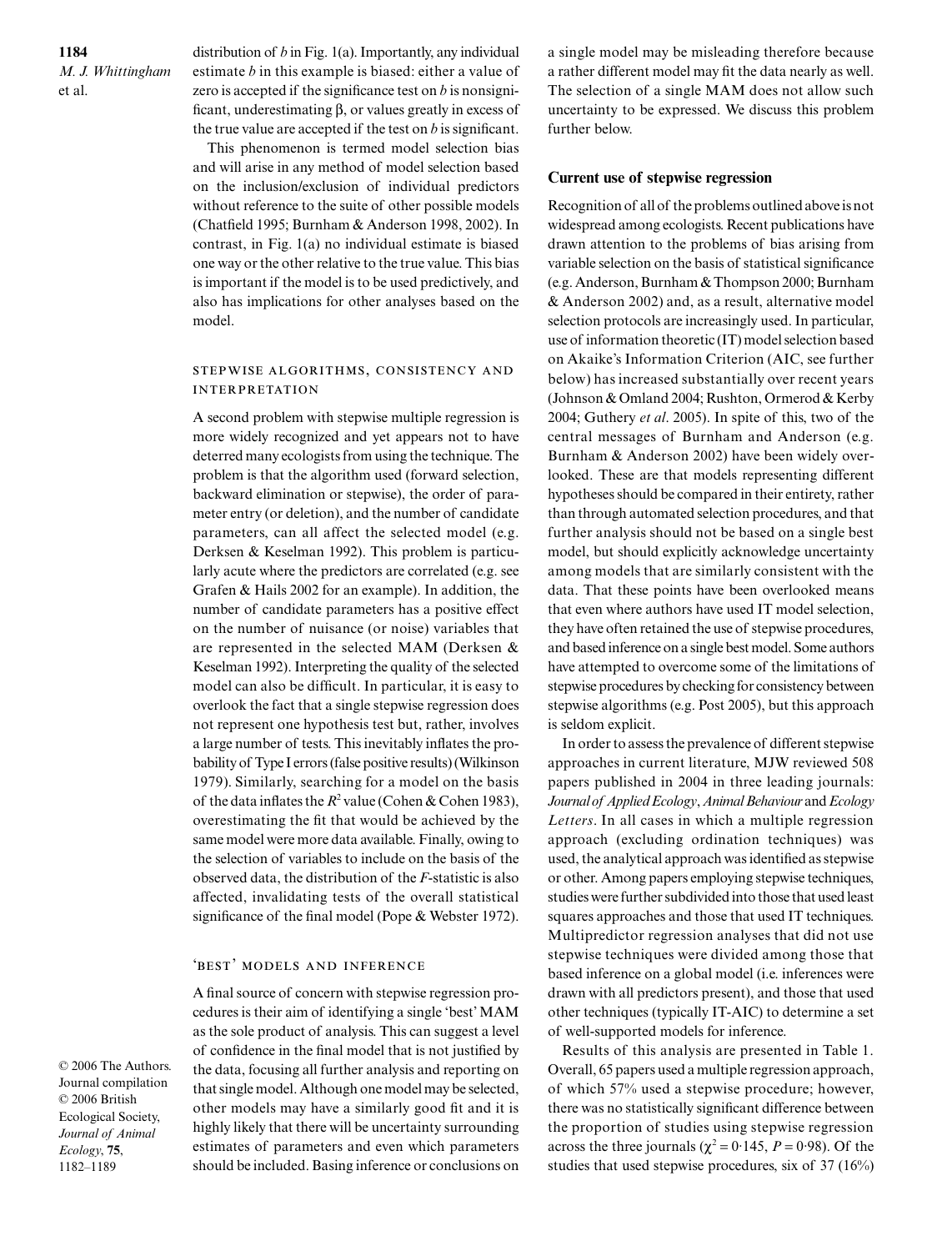*Stepwise modelling in ecology and behaviour*

**Table 1.** Proportion of studies from a range of primary ecological and behavioural journals (all issues in 2004 included in this analysis) that used stepwise multiple regression for at least one component of their study. Studies using two-way ANOVA (or similar) for replicated experiments are not included as they are not really multivariate analyses that would require this approach (see discussion)

|                                      | $\%$ of studies<br>using stepwise<br>regression | No. of papers<br>published by<br>journal in 2004 | Ratio of predictors to sample<br>size for analyses using stepwise<br>regression (no. of cases given<br>in which based in parentheses) | Alternative approaches                                                                         |  |
|--------------------------------------|-------------------------------------------------|--------------------------------------------------|---------------------------------------------------------------------------------------------------------------------------------------|------------------------------------------------------------------------------------------------|--|
| Journal of<br><b>Applied Ecology</b> | $52\% (12/23)^*$                                | 88                                               | 24(8)                                                                                                                                 | 7 studies fitted full model, 1<br>used heirarchical partitioning<br>and 3 used an IT approach. |  |
| <i>Ecology Letters</i>               | 58\% (7/12)                                     | 139                                              | 66(3)                                                                                                                                 | 4 studies fitted full model, 1<br>used an IT approach.                                         |  |
| Animal Behaviour                     | $60\%$ (18/30)                                  | 281                                              | 9(6)                                                                                                                                  | All 12 studies fitted full model.                                                              |  |

In some cases it was not possible to determine exactly how the statistical analysis was performed, these cases are omitted from this table. \*The number of studies in which it was possible to use stepwise methods is indicated in the denominator, e.g. 23 in this case, and the number that did so as the numerator, e.g. in this case 12, the remaining studies used alternative methods which are listed in the final column.

used IT-AIC, while the remainder used least squares techniques.

#### **Example**

As an empirical example of the problems of using stepwise multiple regression we reanalysed a published data set, collected to determine which factors influence the occurrence of yellowhammers *Emberiza citrinella* L. on lowland farms in the UK (Bradbury *et al*. 2000; see the accompanying electronic supplement for further details of the data and the analytical methods). Previous analyses were conducted using least squares stepwise regression (Bradbury *et al*. 2000). Here we were primarily interested in the limitations of using a single best model for inference, rather than in the limitations of the stepwise approach (which are well-established, see above).

We fitted models to our data set using least squares procedures (e.g. procedure 'lm' in 'R') and compared them using AIC. AIC is a likelihood-based measure of model fit that accounts for the number of parameters estimated in a model (i.e. models with large numbers of parameters are penalized more heavily than those with smaller numbers of parameters), such that the model with the lowest AIC has the 'best' relative fit, given the number of parameters included (Akaike 1974).

The IT methodology developed by Burnham & Anderson (2002) is designed to conduct a comparative model fit analysis for a group of competing models. Specifically, for each model a likelihood weight (for model *i*termed *wi*) is calculated. This value has a simple interpretation: it is the probability that of the set of models considered, model *i* would be the AIC-best model, were the data collected again under identical circumstances. For a set of models the likelihood weights sum to one.

Journal compilation © 2006 British Ecological Society, *Journal of Animal Ecology*, **75**, 1182–1189

© 2006 The Authors.

For a data set in which there is a clear 'best' model, one model would have a very high likelihood weight, and all other models would have very low weights. On

the other hand, if all the models are poor, or if most have similar fit, then a number of models will share a similarly low probability. If there is no single model that clearly outperforms all others, the IT methodology may be used to perform model averaging, in which the parameter estimates of all models are combined, the contribution of each model being proportional to its likelihood weight. By contrast, stepwise methodology would identify a single model as pre-eminent, encouraging all further interpretation to be based on that model alone, ignoring the other models with similar fit to the data.

For the yellowhammer data set, there were nine predictors, and we fitted all possible subsets of these parameters. For each model we generated a likelihood weight, and we ranked all models from best fitting to worst fitting on the basis of AIC values. We plotted summed likelihood weights against model rank (Fig. 2). These plots are effectively cumulative probability plots, with the summed probability measuring the probability that the cumulative set of models would include the AIC-best model were the data re-collected. At a given cumulative probability level (e.g. 95%) this is sometimes termed a confidence set.

The yellowhammer data set was collected over 4 years. We analysed the data separately for each year, and for all years combined. The data from the 4 years analysed separately failed to yield a model that, in terms of likelihood weights, was clearly better than the alternative models (Fig. 2a,b). For instance, in Fig. 2(a) the 4 years of study required 77, 114, 172 and 159 models to yield a summed probability of 0·95. The implication is therefore, that any one of a large number of models could have been selected as the best fitting model in each year. The best-fitting model is, in a sense, a random draw from this set of similarly well supported models. This interpretation is backed up by Table 2, which shows the minimum adequate models selected for the four separate years. The models selected are highly variable from year to year, with no variable selected in all 4 years.

#### **1185**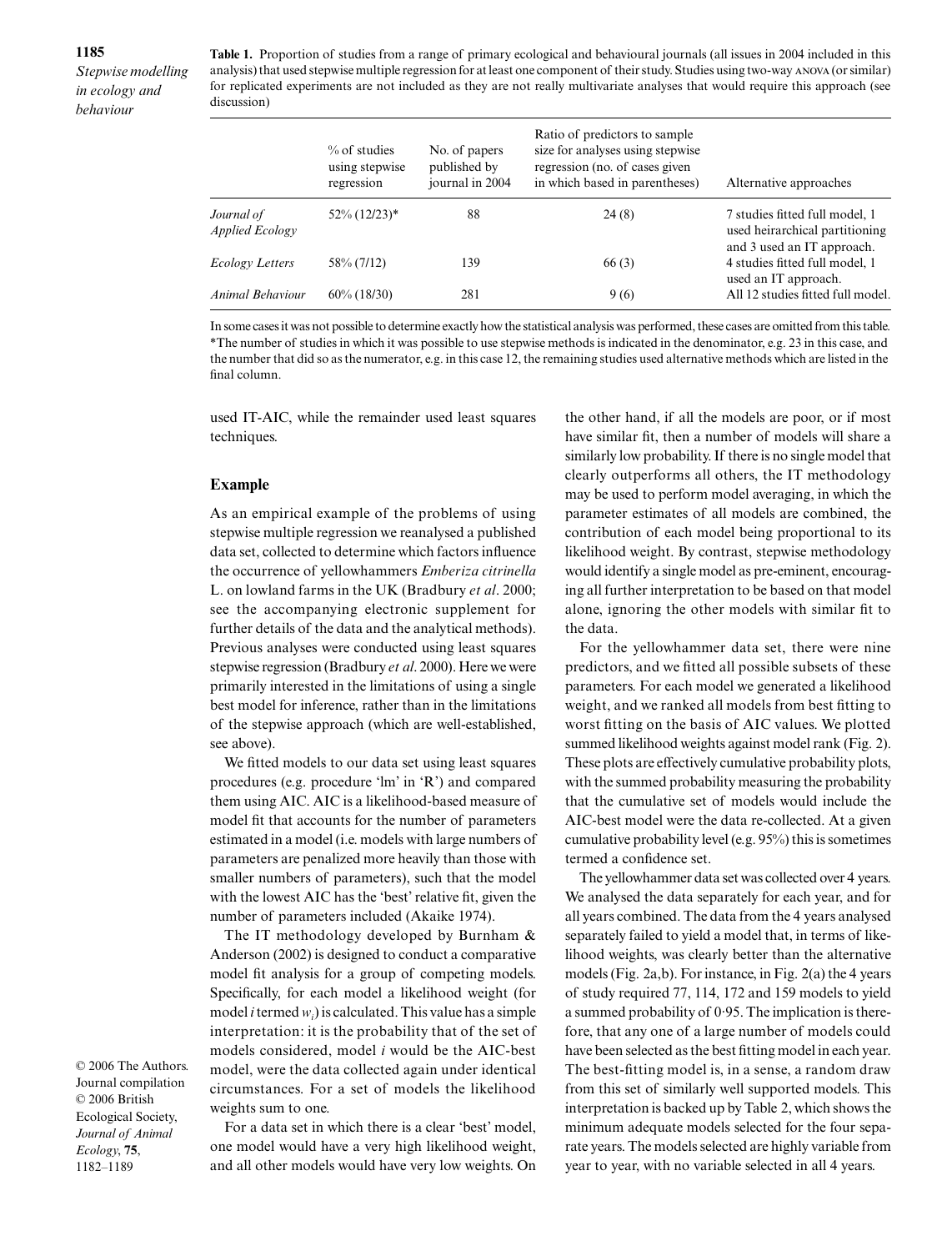

**Fig. 2.** Cumulative probability curves for the models fitted to the data on yellowhammer distributions. The curves show the summed probabilities for the models ranked from lowest to highest AIC score. (a) Models fitted separately to the data from the 4 years separately (each line represents a different year). (b) Models fitted to the combined data set. The horizontal lines show a probability of 0·95, i.e. encompassing the set of models which, under repeated sampling, would be expected to contain the AIC-best model with a probability of 0·95.

The analysis of the combined data set yielded a smaller set of credible models, with only 42 models required to reach a probability of 0·95. However, this is still too large a number to be able to base all inference and conclusions on one model with any confidence. The MAM for this data set includes most of the variables found to be significant in the analysis of the single years. However, the likelihood weight for this model was only 0·028; it was not the AIC-best model, which itself had an AIC weight of only 0·048. Either of these models would be a poor one on which to base inference.

## **Discussion**

Biases and shortcomings of stepwise multiple regression are well established. Surprisingly, however, we found that of recent papers in three leading ecological and behavioural journals, approximately half of those that employed multiple regression did so using a stepwise procedure (Table 1). Our example, using detailed data on yellowhammer habitat selection highlights the dangers of this approach. In particular, although the yellowhammer field study was conducted on a large scale, a single year's data was clearly insufficient to identify a single best model to explain yellowhammer territory occupancy, or even a small number of similarly wellsupported models for that purpose. Even with 4 years' data, representing a comprehensive autecological study, as many as 42 models provided similarly good explanations of the observed data. To select a single MAM from this set without acknowledging the considerable uncertainty that remains, would be entirely misleading. A full model approach (i.e. including all predictors and all 4 years' data) gives, in this case, a very similar result to one derived using the IT methodology (see Table 2). This reinforces the point that conclusions based on data collected in any one year may be erroneous.

Multiple regression is a widely used statistical method within ecology with 13% of the papers we reviewed using this method. It was notable that within two of the journals

**Table 2.** Minimum adequate models constructed to explain the distribution of yellowhammers in four separate years. Data were collected from a variable number of farms in each year and these are indicated in brackets after each year

|                                    | 1994(5) | 1995(5) | 1996(8) | 1997(9)       | $1994 - 97$ | IT Selection<br>probability† |
|------------------------------------|---------|---------|---------|---------------|-------------|------------------------------|
|                                    |         |         |         |               |             |                              |
| Hedge presence                     | $\ast$  | $**$    |         |               | $P = 0.058$ | 0.73                         |
| Tree-line presence                 |         |         | $\ast$  | *             | ***         | 0.67                         |
| Ditch presence                     | **      | $*$     |         | $\frac{1}{2}$ | ***         | 1.00                         |
| Road adjacent                      | *       |         |         |               | $\ast$      | 0.61                         |
| Width of margin                    | ***     | $\ast$  | ***     |               | ***         | 1.00                         |
| Pasture adjacent                   | **      |         | $*$     | ***           | ***         | 1.00                         |
| Silage ley adjacent                |         |         |         |               |             | 0.48                         |
| Winter rape                        |         |         |         |               |             | 0.64                         |
| Beans adjacent                     |         | $\ast$  |         |               |             | 0.37                         |
| n                                  | 185     | 185     | 347     | 387           | 1103        |                              |
| Ratio of sample size to predictors | 21      | 21      | 32      | 35            | 123         |                              |

© 2006 The Authors. Journal compilation © 2006 British Ecological Society, *Journal of Animal Ecology*, **75**, 1182–1189

Boundary length and a code for farm forced into all models, therefore number of predictors entered into all models was 11. \**P* < 0·05, \*\**P* < 0·01, \*\*\**P* < 0·001.

For comparison with the results of the full model we calculated selection probabilities using IT methodology (see Whittingham *et al*. 2005).

†The model selection probability is the probability that a given predictor will appear in the AIC-best model, and is derived from the IT-AIC analysis.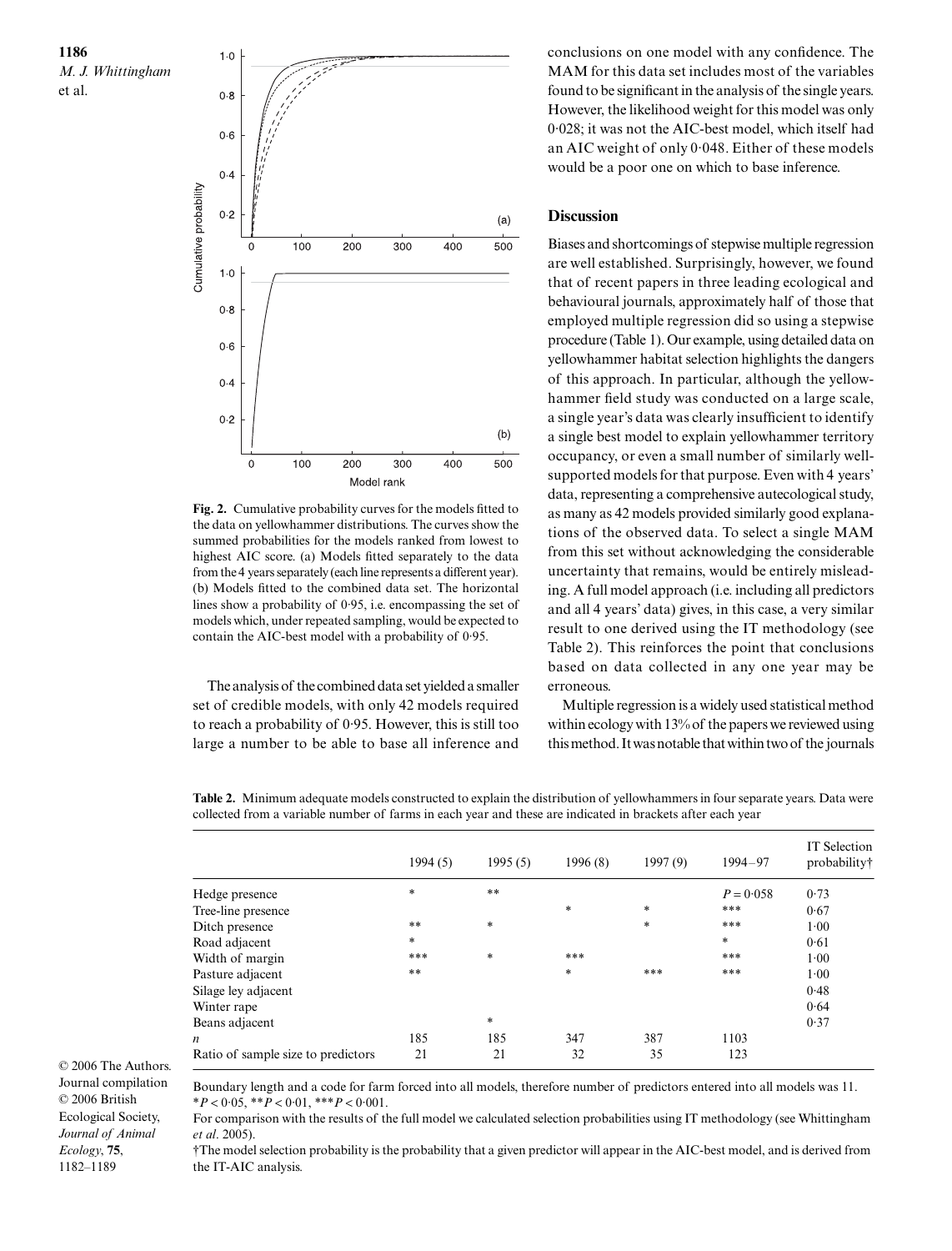*Stepwise modelling in ecology and behaviour*

sampled (*Animal Behaviour* and *Ecology Letters*) only between 8 and 9% of studies used a multiple regression approach, whereas in *Journal of Applied Ecology* 26% (23 of 88) used such an approach. Therefore, the problems we report may very likely be more widespread within landscape studies (which tend to collect large numbers of potentially explanatory factors) than in studies with more restricted experimental designs (e.g. laboratory experiments that are common within behavioural science).

As with our example, it is likely that many studies employing stepwise procedures conceal much uncertainty when selecting a single MAM. Most ecological data sets usually include a set of predictors with a tapered distribution of effect sizes (Burnham & Anderson 2002) and almost all analyses will therefore contain equivocal variables close to statistical significance. Estimated effects are likely to be strong, intermediate and weak, or zero. For predictors with zero or weak effects, MAMs are likely to yield biased estimates of parameters (e.g. Fig. 1) and a high Type I error rate. Furthermore, when correlations exist between the predictors, different combinations of predictors may yield models with similar explanatory power (e.g. Grafen & Hails 2002). The methodology underlying MAMs is generally not designed to analyse marginal effects.

Instead of using stepwise procedures, two analyses are arguably valid: a full model including all effects, or the analysis using IT-AIC methods (the approach that we demonstrated here). The full model tests a single set of hypotheses on a single model. The expected parameter estimates are unbiased (e.g. Fig. 1), and the statistical properties of the generalized linear model are well understood (e.g. McCullagh & Nelder 1989). If the main aim of the study in question were to analyse whether each of the predictors affected the distribution of birds, and whether the effects were consistent between years, this analysis should be entirely justifiable.

The downsides of using the full model for analysis and inference are that: (1) the model may not be the 'best' model for the data in question, as other models may fit the data equally as well; (2) if we wished to use the model predictively, it includes variables that are nonsignificant; (3) the analysis would rely on nullhypothesis testing. The first argument is not relevant to comparisons of the effects of different predictors. The reason why this model may not be the best model is precisely that it includes predictors that are nonsignificant. The analysis is designed to reveal those predictors that are significant, and those that are not. Hence we would not expect this model to be the best model.

The second problem is that a full model will contain estimates for all parameters, irrespective of whether they are statistically significant or not. This can generate an excess of noise, resulting in a model that is unsatisfactory for prediction. By contrast, techniques exist for multimodel parameter estimation, particularly within the IT framework (e.g. Burnham & Anderson

2002). This approach allows model uncertainty to be measured at the same time as parameter uncertainty to assess the likely bias in parameters resulting from selection. The advantage of using this approach for prediction, rather than the full model, is that the contribution of each predictor (in making predictions) is determined by its performance across the whole suite of models.

The third problem with basing inference on the global model, is where tests of individual parameters (designed to determine how important they are) are conducted using null hypothesis testing (NHT). NHT has been the focus of much criticism in recent decades (e.g. Carver 1978; Cohen 1994; Johnson 1999; Anderson *et al*. 2000). In particular, two problems of NHT apply directly to the issue of parameter testing within the global model. First, NHT is essentially binary in nature; either the tested parameter is (statistically) 'significant' or it is not. Wherever the threshold for significance is drawn, this can lead to dramatic differences in inference arising from very small differences in the data set. For example, consider a threshold for significance drawn at  $P = 0.05$ . Imagine that our estimate for a parameter coefficient, β, was 2·5, with a 95% confidence interval between  $-0.1 < \beta < 5.1$ . Here, we would reject the estimate of β and assume that  $β = 0$  was a more reliable estimate. However, if the estimate of  $\beta$  was the same but with a confidence interval  $0.1 < \beta < 4.9$ , then we would accept that  $\beta = 2.5$ . The second problem of NHT that applies to analyses of the global model is that, assuming we have reason to include the variable of interest in the model, then a null hypothesis of 'no effect' (representing a coefficient estimate of  $\beta = 0$ ) is a 'silly null'. Indeed, in the previous example, an estimate of  $\beta = 5.0$  is as plausible as an estimate of  $\beta = 0.0$ , and is arguably more plausible, given that we had a priori reasons to believe that the tested parameter should be important.

The full model is appropriate if the data are taken from an experiment (Burnham & Anderson 2002). This is because an experiment will be designed in order to examine all main effects as well as, potentially some of the interactions. In this case the parameter estimates for one variable should be unaffected by the inclusion (or otherwise) of other factors.

Stepwise regression is most likely to lead to problems when it is used for data mining exercises. For example, it is common within landscape ecology studies for large numbers of predictors to be collected that are potentially associated with a particular organism or group of organisms. This is often the case when the underlying ecology of an organism is poorly known. Such studies sometimes use MAMs to reduce the list of predictors down to a manageable number. As we have shown the MAM approach will lead to errors for such data sets.

In our IT analysis we considered all possible subsets of models including these. This might be considered a large number of competing models to consider. The key issue with the data set we explored here (and another

© 2006 The Authors. Journal compilation © 2006 British Ecological Society, *Journal of Animal Ecology*, **75**, 1182–1189

## **1187**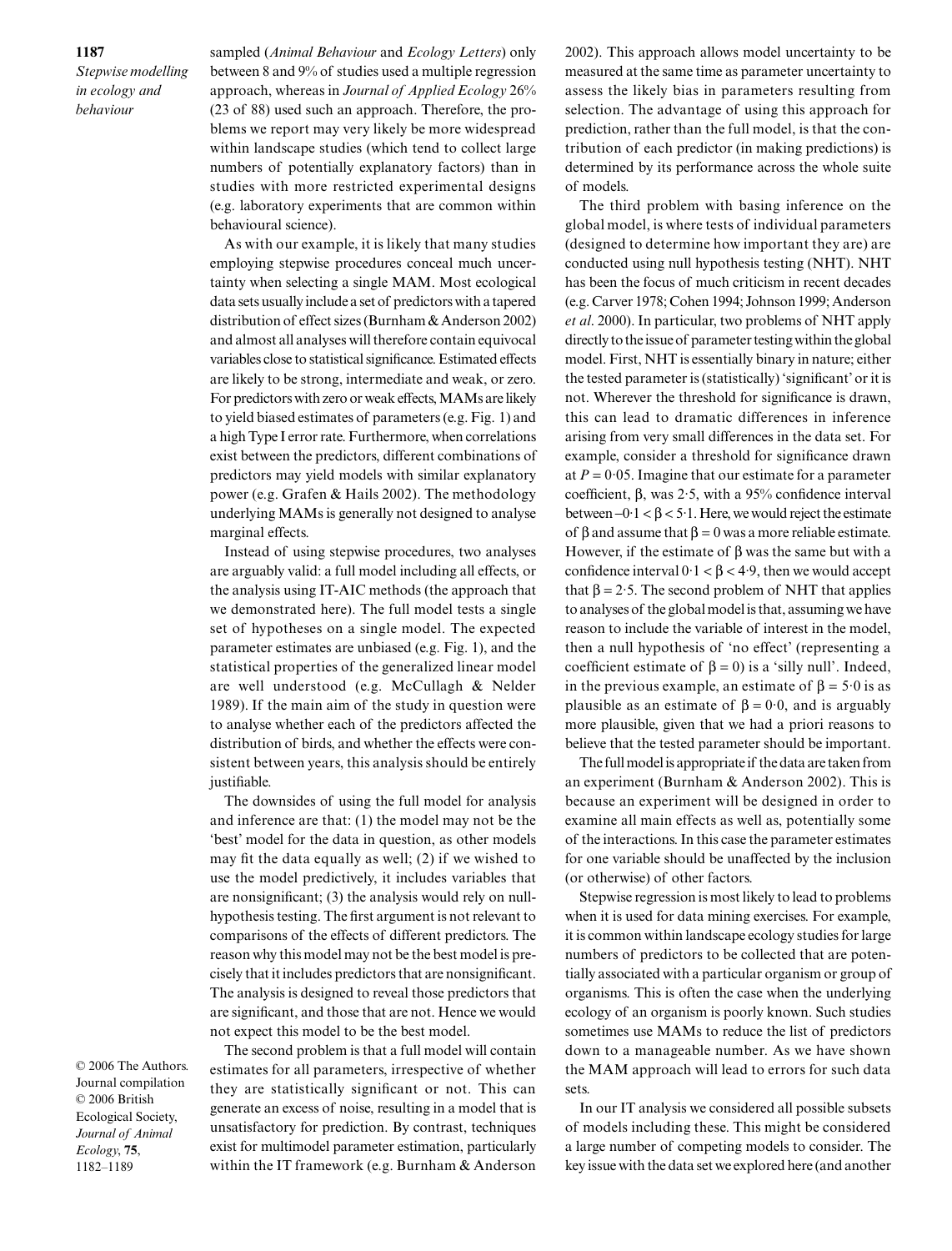**1188** *M. J. Whittingham* et al.

discussed elsewhere by Whittingham *et al*. 2005) is that the variables included in the analysis represent a small proportion of the possible variables that could have been included. This subset was selected on the basis of a priori considerations (i.e. with reference to the known ecology of yellowhammers and similar farmland birds). Consequently, the analysis is not a 'shot-gun' attempt to find significant variables, but is more precisely testing the relative effects of a realistic set of candidate predictors (a form of magnitude of effects estimation, *sensu* Guthery *et al*. 2005). That this set is large is a typical problem in ecological analyses.

We have dealt in this paper with problems in formal model selection. However, a great deal of selection occurs informally in exploratory data analysis. For example, researchers may conduct preliminary analyses to reduce the set of predictors examined and reported in publications, or may use statistical tests in the exploratory phase to guide them towards the final model. This part of the analytical process is generally not reported; however, it is clear that a great deal of selection may occur prior to the final output. Such an approach (termed 'data-dredging' by Burnham & Anderson 2002) may suffer from all of the limitations we have outlined above, although is less straightforward to recognize or correct. It cannot be stressed enough how important it is to either specify hypotheses a priori, or to describe in detail how the final reported analysis was determined.

In summary we have demonstrated that use of stepwise multiple regression is widespread within ecology and some areas of behavioural science. We have outlined the three main weaknesses of this technique (namely: bias in parameter estimation, inconsistencies among model selection algorithms, and an inappropriate focus or reliance on a single best model) and shown how erroneous conclusions can be drawn with a worked example. We suggest that use of stepwise multiple regression is bad practice. Ecologists and behavioural scientists should make use of alternative (e.g. IT) methods or, where appropriate, should fit a full model (i.e. one containing all predictors). Full (or global) models are unlikely to be well-suited for prediction, however, and we recommend multimodel averaging techniques where prediction is the desired end.

## **Acknowledgements**

We thank the landowners on the nine farms on which yellowhammer data was collected. We also thank BBSRC for funding the project on yellowhammers between 1994 and 1997. MJW was supported by a BBSRC David Phillips Fellowship, and RPF by a Royal Society University Research Fellowship. Two anonymous referees provided helpful criticism of an earlier draft.

© 2006 The Authors. Journal compilation © 2006 British Ecological Society, *Journal of Animal Ecology*, **75**, 1182–1189

## **References**

Akaike, H. (1974) A new look at the statistical model identification. *IEEE Transactions on Automatic Control*, **19**, 716–723.

- Anderson, D.R., Burnham, K.P. & Thompson, W.L. (2000) Null hypothesis testing: problems, prevalence, and an alternative. *Journal of Wildlife Management*, **64**, 912–923.
- Bradbury, R.B., Kyrkos, A., Morris, A.J., Clark, S.C., Perkins, A.J. & Wilson, J.D. (2000) Habitat associations and breeding success of yellowhammers on lowland farmland. *Journal of Applied Ecology*, **37**, 789–805.
- Burnham, K.P. & Anderson, D.R. (1998) *Model Selection and Inference: a Practical Information-Theoretic Approach*. Springer-Verlag, New York.
- Burnham, K.P. & Anderson, D.R. (2002) *Model Selection and Multimodel Inference: a Practice Information-Theoretic Approach*. Springer Verlag, New York.
- Carver, R.P. (1978) The case against statistical significance testing. *Harvard Educational Review*, **48**, 378–399.
- Chatfield, C. (1995) *Problem Solving: a Statistician's Guide*. Chapman & Hall, London.
- Cohen, J. (1994) The earth is round (*P* < 0·05). *American Psychologist*, **49**, 997–1003.
- Cohen, J. & Cohen, P. (1983) *Applied Multiple Regression/ Correlation Analysis for the Behavioural Sciences*. Erlbaum, Mahwah, New Jersey, USA.
- Derksen, S. & Keselman, H.J. (1992) Backward, forward and stepwise automated subset selection algorithms: frequency of obtaining authentic and noise variables. *British Journal of Mathematical and Statistical Psychology*, **45**, 265– 282.
- Draper, N. & Smith, H. (1981) *Applied Regression Analysis*, 2nd edn. John Wiley and Sons, New York, USA.
- Ginzburg, L.R. & Jensen, C.X.J. (2004) Rules of thumb for judging ecological theories. *Trends in Ecology and Evolution*, **19**, 121–126.
- Grafen, A. & Hails, R. (2002) *Modern Statistics for the Life Sciences*. Oxford University Press, Oxford.
- Guthery, F.S., Brennan, L.A., Peterson, M.J. & Lusk, J.J. (2005) Information theory in wildlife science: critique and viewpoint. *Journal of Wildlife Management*, **69**, 457–465.
- Hurvich, C.M. & Tsai, C.L. (1990) The impact of model selection on inference in linear regression. *American Statistician*, **44**, 214–217.
- Johnson, C.J., Seip, D.R. & Boyce, M.S. (2004) A quantitative approach to conservation planning: using resource selection functions to map the distribution of mountain caribou at multiple spatial scales. *Journal of Applied Ecology*, **41**, 238– 251.
- Johnson, D.H. (1999) The insignificance of statistical significance testing. *Journal of Wildlife Management*, **63**, 763– 772.
- Johnson, J.B. & Omland, K.S. (2004) Model selection in ecology and evolution. *Trends in Ecology and Evolution*, **19**, 101–108.
- McCullagh, P. & Nelder, J.A. (1989) *Generalized Linear Models*, 2nd edn. Chapman & Hall, London.
- Pope, P.T. & Webster, J.T. (1972) Use of an F-statistic in stepwise regression procedures. *Technometrics*, **14**, 327–340.
- Post, E. (2005) Large-scale spatial gradients in herbivore population dynamics. *Ecology*, **86**, 2320–2328.
- Rushton, S.P., Ormerod, S.J. & Kerby, G. (2004) New paradigms for modelling species distributions? *Journal of Applied Ecology*, **41**, 193–200.
- Stephens, P.A., Buskirk, S.W., Hayward, G.D. & Martinez del Rio, C. (2005) Information theory and hypothesis testing: a call for pluralism. *Journal of Applied Ecology*, **42**,  $4-12.$
- Steyerberg, E.W., Eijkemans, M.J.C. & Habbema, J.D.F. (1999) Stepwise selection in small data sets: a simulation study of bias in logistic regression analysis. *Journal of Clinical Epidemiology*, **52**, 935–942.
- Whittingham, M.J., Swetnam, R.D., Wilson, J.D., Chamberlain, D.E. & Freckleton, R.P. (2005) Habitat selection by yellowhammers *Emberiza citrinella* on lowland farmland at